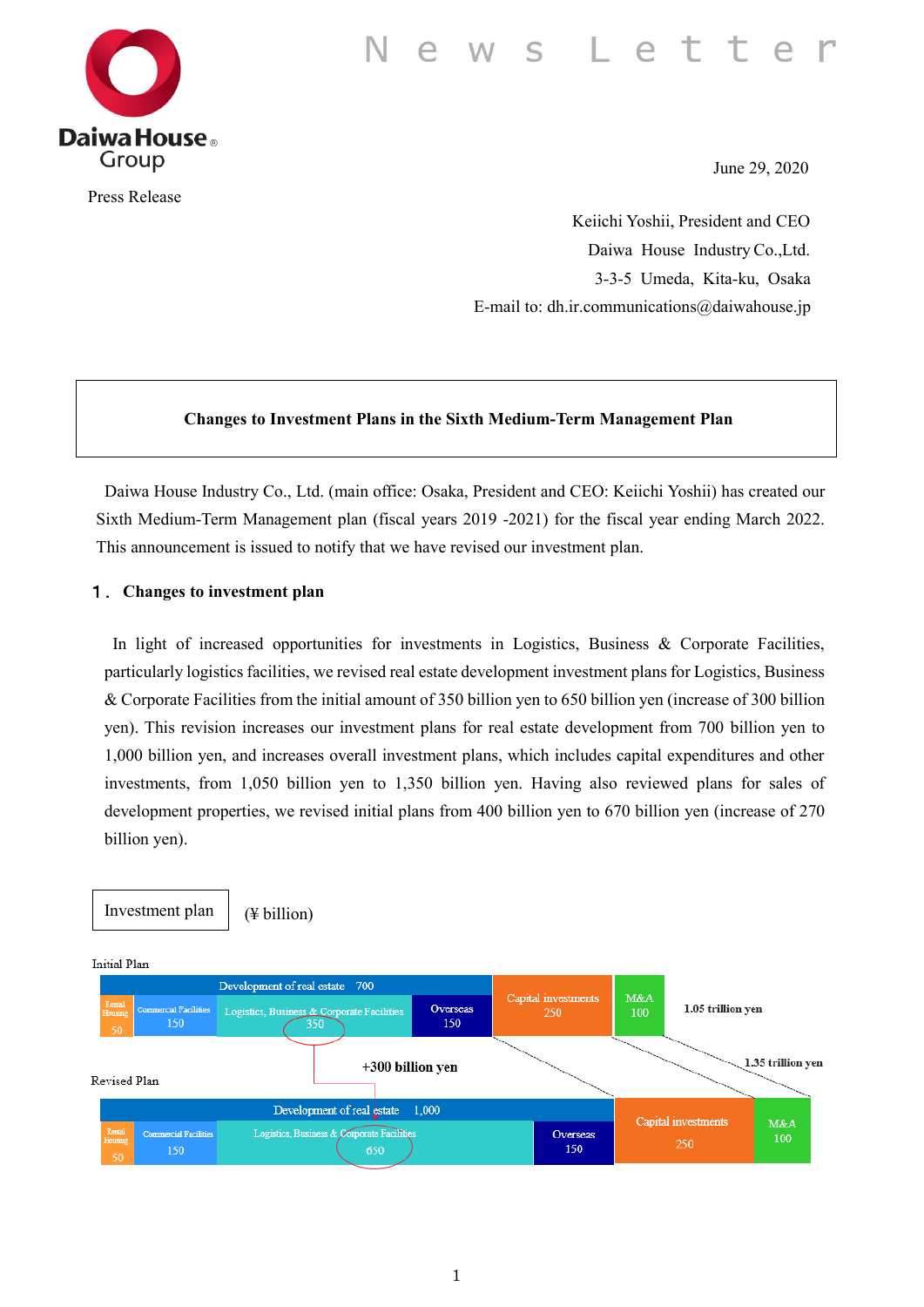

#### 2.**Reason for changing plans**

The Daiwa House Group positions the Sixth Medium-Term Management Plan started in April 2019 as a three-year period during which we will strengthen Group governance and aim for sustainable growth by utilizing the Daiwa House Group's broad range of business domains. To achieve these goals, we will engage aggressively in real estate development investments.

Our investments in real estate development are mainly focused on logistics facility development and in recent years we have focused on expanding the development of multi-tenant logistics facilities, which are able to fulfill the logistics needs of a wide range of tenant companies as well as meet tenant needs for rapid operations startup.

While the world has been impacted by the COVID-19 pandemic, logistics volume for e-commerce is increasing due to growing demand among consumers choosing to stay at home. At the same time, manufacturing companies are facing inventory buildup for materials and products. As markets work to rebuild supply chains, the demand for multi-tenant logistics facilities remains high in major urban areas and there is significant latent need in core rural cities and surrounding areas. We expect this demand will remain firm going forward and we expect continued activity on logistics real estate transaction markets.

In light of such market conditions, we decided to conduct an upward revision of real estate development investment plans for Logistics, Business & Corporate Facilities. Moving forward, we will generate contributions to cash flow by accelerating facility construction on previously acquired land and by achieving the rapid launch of operations on real estate currently not being used.